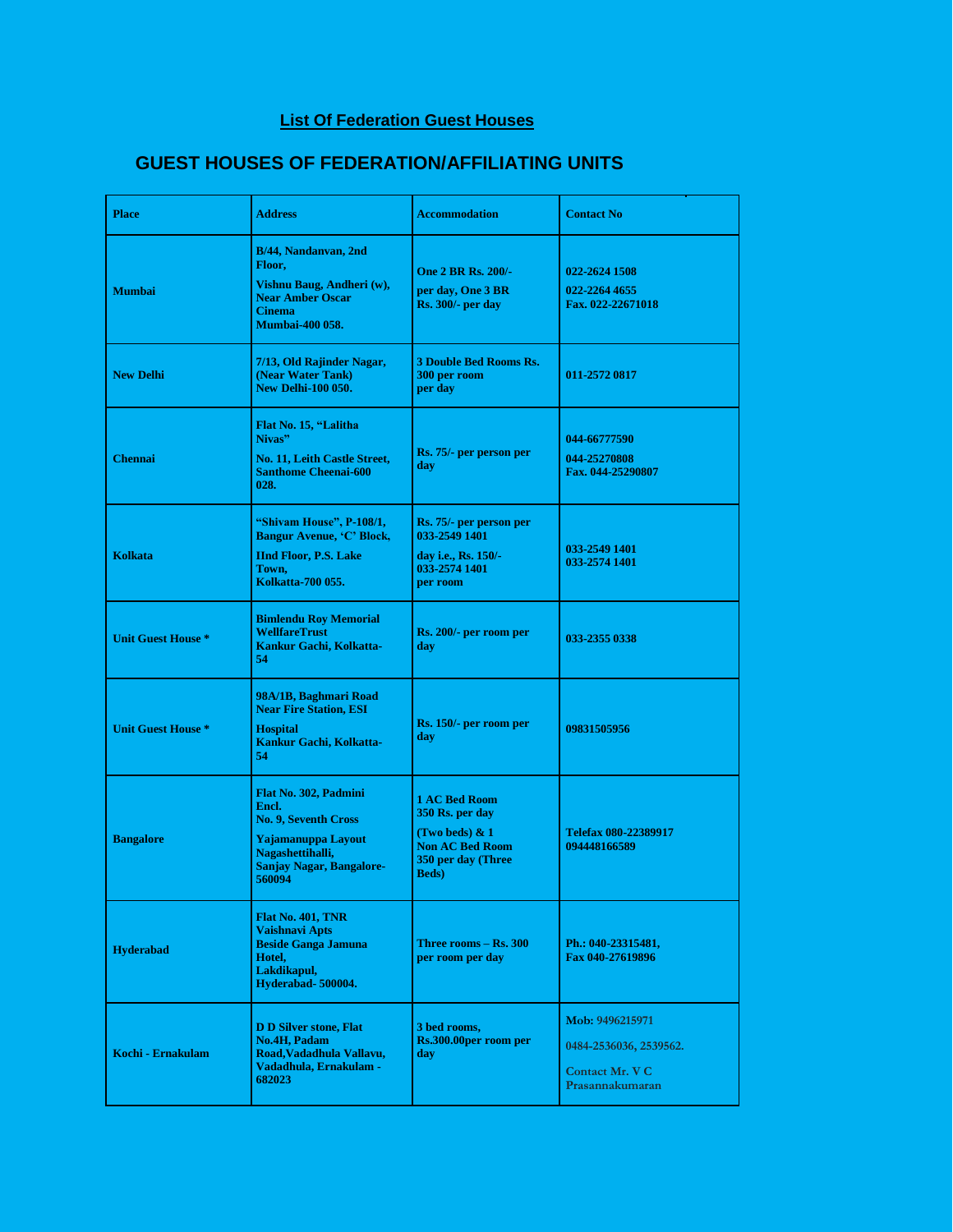| <b>Bhubaneswar</b>      | FLAT No-405, "Sri<br>Krishna Heights", Near<br><b>Chintamaniswar Temple,</b><br><b>Bhubaneswar</b>                                                | <b>3 AC Rooms</b><br>Tariff - N.A.                                                                                              | 0674-2362253, 94370-13718<br>(Com. Manoj Kumar Rout-<br><b>Treasurer</b> )<br>E-Mail Id:<br>boioa_ou@yahoo.com<br><b>Mobile No. of Caretaker:</b><br>Narayan- 91325-38101 |
|-------------------------|---------------------------------------------------------------------------------------------------------------------------------------------------|---------------------------------------------------------------------------------------------------------------------------------|---------------------------------------------------------------------------------------------------------------------------------------------------------------------------|
| Ahmedabad <sup>*</sup>  | 202, Pooja Abhishek Flats,<br><b>Near Sudama Resort.</b><br>Pritamnagar, Paldi<br>Ahmedabad-380 006.                                              | Rs. 100/- per person per<br>day                                                                                                 | 079-26585018                                                                                                                                                              |
| Indore*                 | 25, Balkunthadham, 1st<br>Flr.,<br>Khajrana Road, Indore-<br>452 001.                                                                             | Rs.100/-perperson<br>perday<br>Rs. 150/- per person per<br>day (AC)                                                             | 0731-25060505                                                                                                                                                             |
| Patna <sup>*</sup>      | D-601, Kaushalya State<br><b>Bandar Bagicha, Dak</b><br><b>Banglow</b><br><b>Road, Patna-800 001</b>                                              | <b>2 AC Rooms (Double)</b><br><b>Bed</b> )<br><b>Rs. 250/- per day</b>                                                          | 0612-2212355<br>09199023497                                                                                                                                               |
| Pune <sup>*</sup>       | Flat 1-2, Shangrila co-op.<br>Hsg. Ltd.<br>S. NO. 46/3/B, Paud Road<br><b>Behind Dr. Jog Hospital,</b><br>Pune-411 038.                           | Rs. 75/- per person per<br>day<br><b>forPuneUnitMembers</b><br>Rs. 150/- Per person<br>per day for other unit<br><b>Members</b> | $(O)020 - 24481207$<br>(GH) 020-25412064<br>(CT)09860658162<br>(CP) 09860258394<br>09422409373                                                                            |
| Varanasi*               | Flat No. E, IInd Floor,<br>Vijaya Complex,<br><b>Bhelupara</b><br><b>Crossing, Varanasi</b>                                                       | 3 Rooms<br><b>Rs. 200/- per room</b>                                                                                            | 0542-2276211<br>Fax: 2776212                                                                                                                                              |
| Chandigarh <sup>*</sup> | <b>Block 15, Swastik Vihar,</b><br>Ph-3,<br><b>Mansa Devi Road,</b><br><b>Panchkula</b>                                                           | <b>3 Bed Rooms</b><br><b>Rs. 250/- per room</b>                                                                                 | 0172-3298755<br>09872402088<br>Fax. 0172-2707641                                                                                                                          |
| Nagpur <sup>*</sup>     | A/1. Ground Floor. Pahadi<br>Apt.<br><b>Behind Batuk Bhai</b><br>Jeweller,<br><b>Khare Town,</b><br><b>Dharampeth, Nagpur 1500</b><br>for full GH | 3 Rooms 300 Rs. per<br>day for full GH                                                                                          | 0712-2545220<br>09822232655                                                                                                                                               |
| <b>Bhopal</b>           | 3 <sup>rd</sup> Floor, House no. 696 C<br><b>Arvind Vihar, Bank of</b><br>India, Bagh Mugalia<br>branch, Bag Mugalia,<br><b>Bhopal</b>            | 4 AC Rooms – Rs.300<br>single occupancy $\&$<br><b>Rs.500 for double</b><br>occupancy                                           | boioampcg@gmail.com<br>Contact: Com. Prabhat Jain,<br>AGS, Bhopal – Mobile No.<br>09425371834                                                                             |
| <b>Vishakapatnam</b>    | Flat no. 202, II Floor,<br><b>Block-B, "C-Square</b><br>towers, 49-11-17/1/12,<br>Lalitha Nagar, near<br>Diamond park.<br><b>Vishakhapatnam</b>   | 2 AC Bed Rooms @<br>Rs.300 per day                                                                                              | boioaap@gmail.com<br>09963137773<br>0891-2723181)                                                                                                                         |